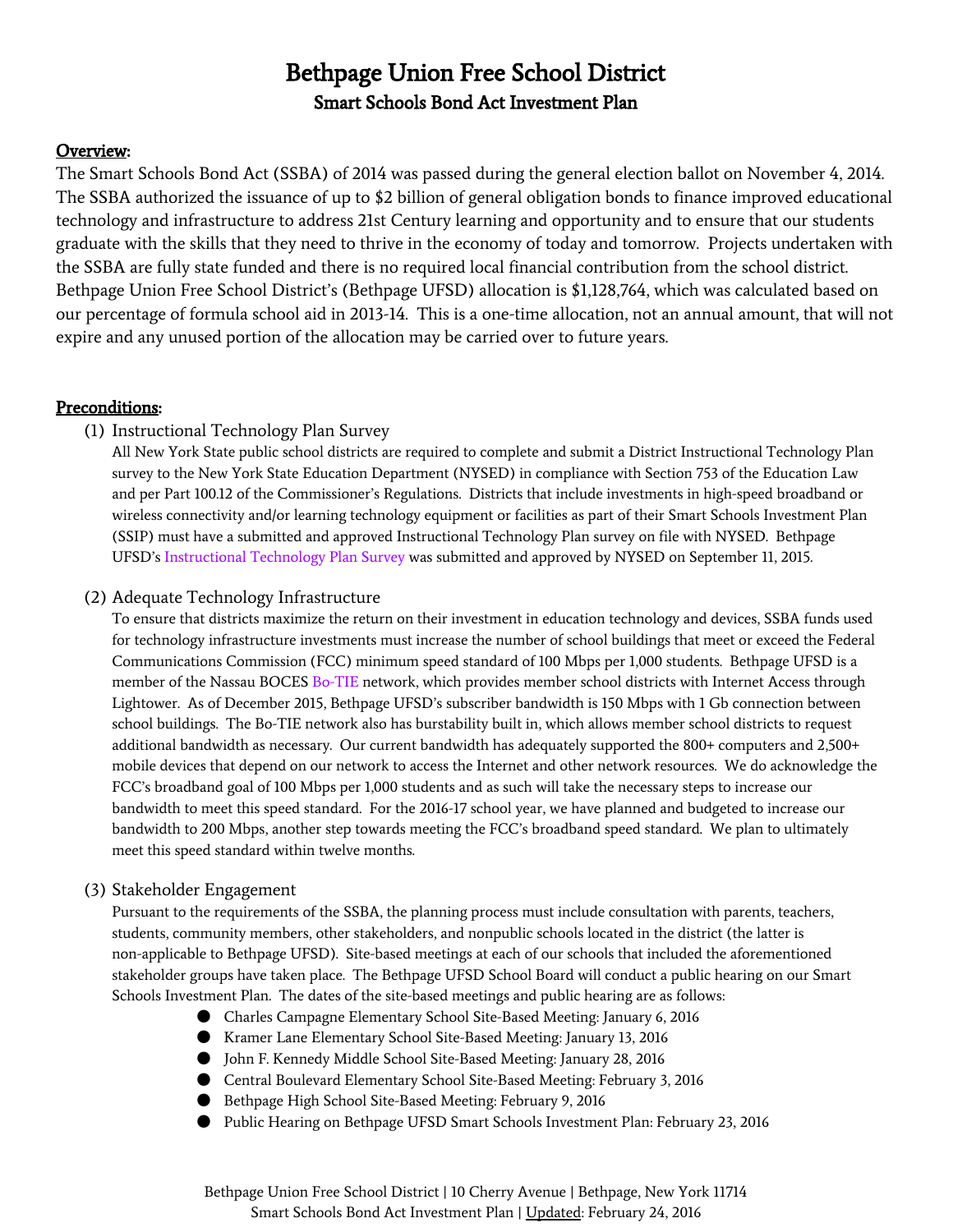# Budgeting:

Working with our district's stakeholders and aligned with our district's [Instructional](http://goo.gl/GkVjVB) Technology Plan Survey, the Bethpage UFSD SSIP has been drafted to focus our allocation on the allowable SSBA expenditures that include projects under the School Connectivity and Classroom Learning Technology categories and are summarized in the table below.

| <b>Category</b>                       | <b>Description</b>                              | Qty | <b>Unit Cost</b> | <b>Total</b> |
|---------------------------------------|-------------------------------------------------|-----|------------------|--------------|
| <b>School Connectivity</b>            | Catalyst 3560X 48 Port PoE IP Base              | 28  | \$6,552.00       | \$183,456.00 |
| <b>School Connectivity</b>            | Catalyst 3K-X 10G Network Module                | 28  | \$1,827.00       | \$51,156.00  |
| <b>School Connectivity</b>            | 1000 Base-SX SFP Transceiver Module             | 28  | \$315.00         | \$8,820.00   |
| <b>Category Total:</b>                |                                                 |     |                  | \$243,432.00 |
| Classroom Learning Technology         | Dell Optiplex 3020 Small Form Factor Computer   | 100 | \$791.00         | \$79,100.00  |
| Classroom Learning Technology         | Samsung Chromebook 2 11.6 4 GB/16 GB Intel      | 300 | \$274.98         | \$82,494.00  |
| Classroom Learning Technology         | Bump Armor GTX 30002-N Protective Bag 12" Black | 250 | \$28.04          | \$7,011.00   |
| Category Total:                       |                                                 |     |                  | \$168,605.00 |
| <b>Grand Total of ALL Categories:</b> |                                                 |     |                  | \$412,037.00 |

(Bethpage UFSD Total SSBA Allocation: \$1,128,764) (represents 36.5% of Bethpage UFSD's Total SSBA Allocation)

#### (1) School Connectivity Rationale

Bethpage UFSD continues to provide our school community with resources that improve teaching, learning, productivity, communication, and collaboration. We continue to take advantage of the opportunities that emerging and evolving technology provides by integrating applicable tools to support teaching and learning. We understand that in order to maximize instructional time and optimal use of technology resources, our network infrastructure and "backbone" are vital prerequisites and must be able to support the technology tools available for teachers and students. We plan to replace twenty-eight (28) network switches nearing end-of-life that have been running 24/7/365 over the last ten years and limit us to running 100 Mb to our classrooms and offices (compared to 1 Gb). The Catalyst 3560X in conjunction with the necessary network and transceiver modules will allow us to leverage faster network speeds to our classrooms and offices. This will also support Bethpage UFSD's plan to expand our current 1:1 Google Chromebook initiative to Grades 11 and 12 over the 2016-17 and 2017-18 school years by ensuring the prerequisite network infrastructure and backbone can support the growing number of mobile devices and other technology tools available district-wide for teachers and students.

#### (2) Classroom Learning Technology Rationale

We plan to use the Dell Optiplex 3020 computer workstations to continue with our annual refresh plan to upgrade the oldest computer workstations in Bethpage UFSD; specifically, the computer workstations located in the Bethpage High School Library Media Center, John F. Kennedy Middle School Library Media Center, and kindergarten classrooms in Central Boulevard Elementary, Charles Campagne Elementary, and Kramer Lane Elementary Schools. We plan to use the Google Chromebooks to expand our 1:1 program to include Grade 11 in the 2016-17 school year and refresh any Google Chromebooks devices that are broken, obsolete, or too costly to repair. Our current program provides 2,200+ Google Chromebooks as 1:1 devices for students in Grades 3-10.